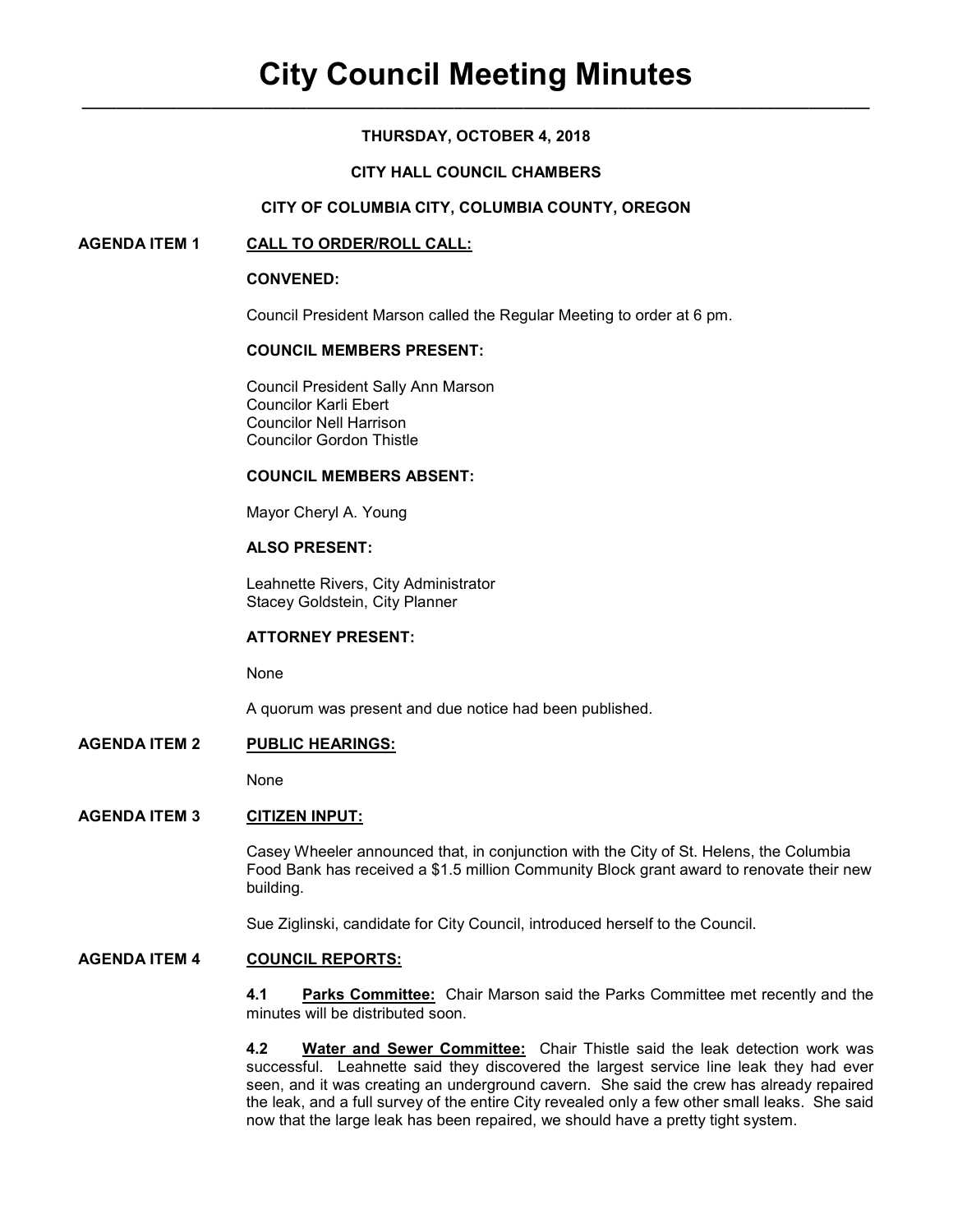**4.3 Street Committee:** Chair Marson said the paving contractor has started working on the Sixth Street project.

**4.4 Audit Committee:** Secretary Harrison said the report from the last meeting is in the packet, and the next meeting will be held on October 23rd .

**4.5 Hazard Mitigation Planning Group:** Member Ebert said they are continuing their review and update of the Hazard Mitigation Plan, and they discussed the recent Prepare Fair activities.

**4.6 Other Reports:** None.

### **AGENDA ITEM 5 CONSENT AGENDA:**

# **5.1 Bills Paid with check numbers 31307 through 31361 during the month of September 2018.**

#### **5.2 Activities Report from the Public Works Superintendent.**

Item 5.2 was not available and was removed from the Consent Agenda.

MOVED (HARRISON), SECONDED (EBERT) AND CARRIED UNANIMOUSLY BY ROLL CALL VOTE TO APPROVE THE CONSENT AGENDA AS AMENDED.

### **AGENDA ITEM 6 UNFINISHED BUSINESS:**

None.

### **AGENDA ITEM 7 NEW BUSINESS:**

#### **7.1 Short Term Rental Discussion: Discussion with City Planner regarding options and issues for short term rentals within the City of Columbia City.**

Stacey said she has been discussing the topic of affordable housing with the Planning Commission, and during a recent meeting the issue of short-term rentals came up. She said the current code does not permit short-term rental activities, such as Airbnb, and the Planning Commission was discussing whether or not the code should be changed to permit short-term rentals, and if so, under what conditions. She said rather than make a recommendation, the Planning Commission decided to push the idea forward to the Council for their consideration.

The Council reviewed a memo from Stacey dated September 12, 2018, discussed options at length with staff, and reviewed the information contained in an August 8, 2017 memorandum from Reeve Kearns about the topic of short-term rentals. Stacey noted that nuisance issues associated with noise, traffic, parking, trash, etc., are the most common problems resulting from short-term rental activities. She said certain conditions, such as requiring the property owner to remain on the premises rather than allowing the short-term rental of the entire home, can help to curb nuisance problems.

Leahnette said there are a few property owners within the City that have expressed an interest in the ability to conduct short-term rental activities.

Following a lengthy discussion, it was the consensus of the Council that the property owners that have expressed an interest in conducting short-term rental activities be invited to share their interests with the Council during a future meeting, and that Stacey get some sample regulations that other cities have adopted for the Council to review.

### **AGENDA ITEM 8 OTHER BUSINESS:**

None.